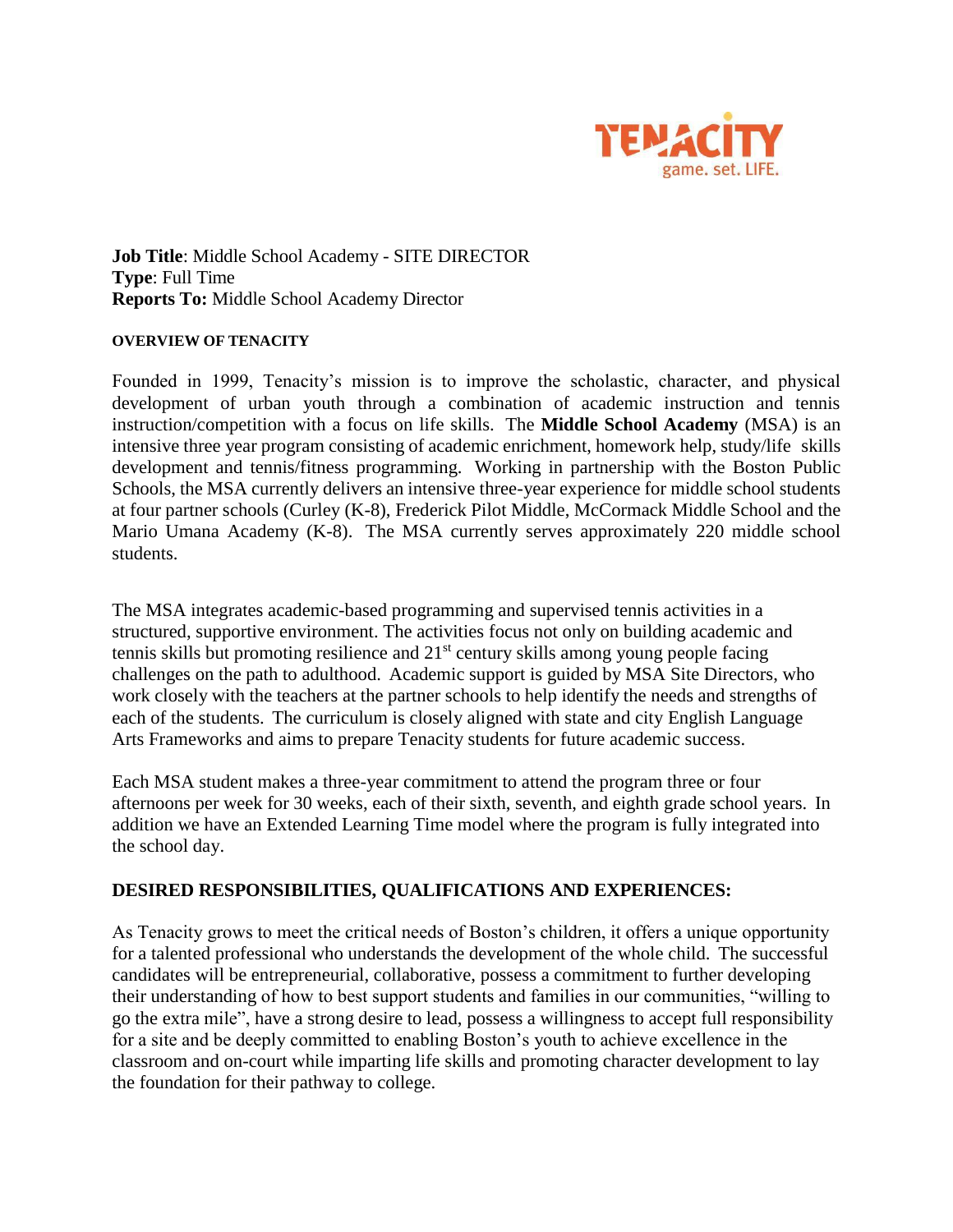## **RESPONSIBILITIES:**

Work as a team with other leaders, Tenacity Fellows, Volunteers and  $p/t$  instructors to manage all aspects of the Middle School Academy (MSA) at a particular site. This includes:

- Ensure that all students are consistently engaged in programming (tennis and literacy).
- Ensure effective implementation of Tenacity's Tennis and Literacy Curricula.
	- 1. A curriculum is delivered in an engaging and compelling manner by either you or other staff members.
	- 2. Lessons are objective-driven
	- 3. Student growth and development are prioritized above all else.
	- 4. Instructional plans are developed and revised for each grade and student based on instructional goals, assessment data, and student needs.
	- 5. The classroom and gym are supervised through management and direction of volunteers, Tenacity AmeriCorps Fellows, and Coordinators.
	- 6. Support is provided to students experiencing behavioral, social, or academic difficulties.
- Accountability for the overall success of the site, which includes but is not limited to:
	- 1. Recruitment, selection and registration of middle school students for the MSA Program.
	- 2. Maintenance of high student retention rates and site attendance rates.
	- 3. Meeting expected student achievement goals.
- Supervise and evaluate a diverse team of AmeriCorps Fellows and Program Coordinators.
- In conjunction with supervisors, collect assessment and evaluation data and use output from data to improve program implementation.
- Supporting the Family Engagement Coordinator to ensure that all students and families have at least two family visits per year to discuss program guidelines, commitment, and student progress.
- Ensure that the academic and tennis/fitness activities are integrated and synergetic, especially in the area of life skills development.
- Comply with all program requirements including those specified by the Memorandum of Understanding that is set between Tenacity and partner schools.
- Oversee execution of Tenacity's high school selection process to ensure every 8<sup>th</sup> grade student is fully engaged in process and meeting requirements (e.g. school visits, applications).
- Help recruit and train volunteers and part-time staff.
- Build and manage highly effective relationships with the principal, teachers and parents to discuss individual student progress, assessment data and ways to better meet the needs of the students and school.
- Participate in school meetings.